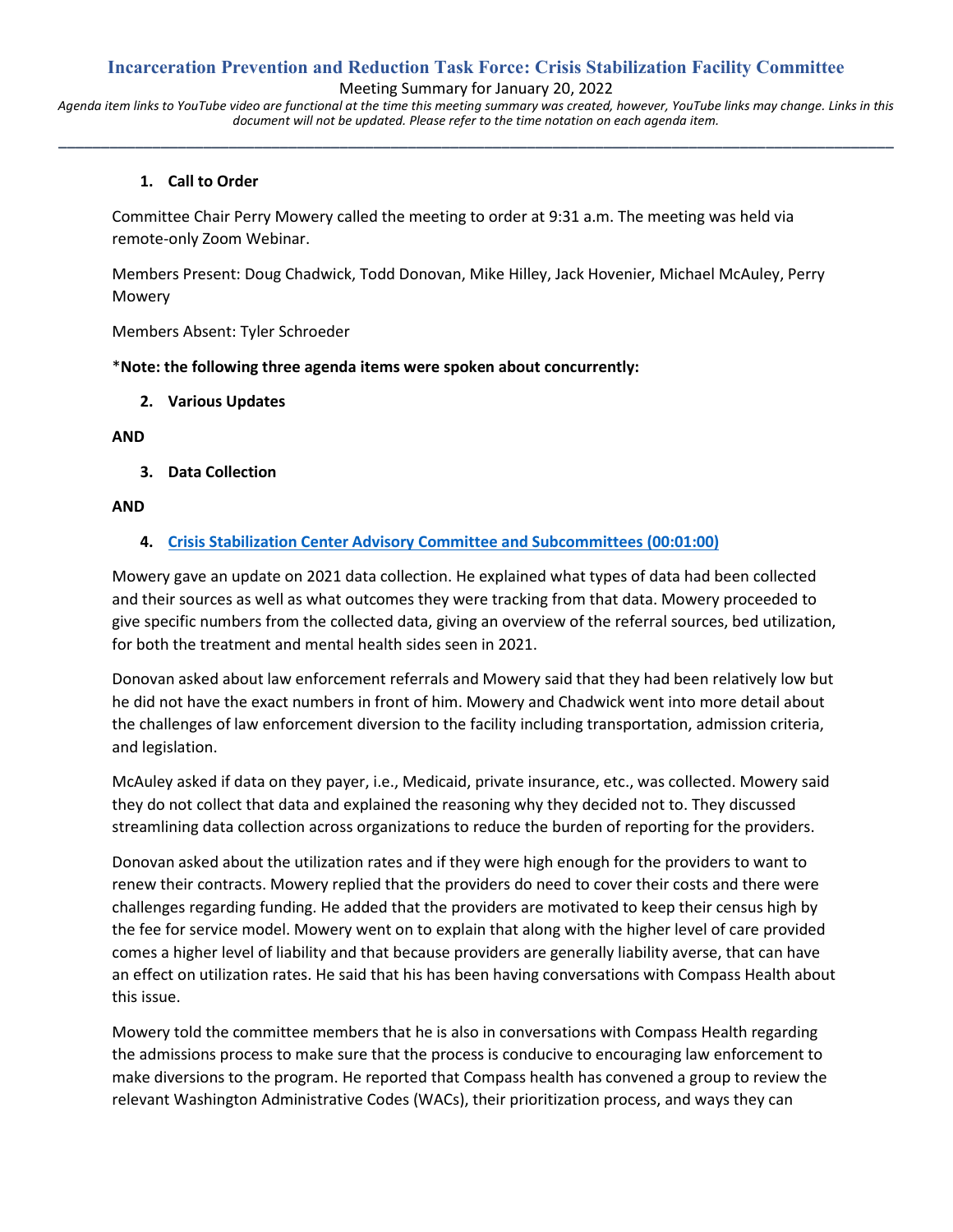# **Incarceration Prevention and Reduction Task Force: Crisis Stabilization Facility Committee** Meeting Summary for January 20, 2022

*Agenda item links to YouTube video are functional at the time this meeting summary was created, however, YouTube links may change. Links in this document will not be updated. Please refer to the time notation on each agenda item.* **\_\_\_\_\_\_\_\_\_\_\_\_\_\_\_\_\_\_\_\_\_\_\_\_\_\_\_\_\_\_\_\_\_\_\_\_\_\_\_\_\_\_\_\_\_\_\_\_\_\_\_\_\_\_\_\_\_\_\_\_\_\_\_\_\_\_\_\_\_\_\_\_\_\_\_\_\_\_\_\_\_\_\_\_\_\_\_\_\_\_\_\_\_\_\_\_\_\_**

streamline things to make it easier for law enforcement. He said the goal is to increase utilization and decrease the time it takes for law enforcement to take clients to the center. He added that they are also looking at obtaining certification for 12-hour involuntary holds from law enforcement.

Hovenier asked if they were still seeing hesitancy from law enforcement to do diversions because of concerns about the length of time it takes. He asked how close they were to their goal of a ten minute admission time. Mowery said they are seeing hesitancy from law enforcement for that reason and he does not know the exact time it takes to do a handoff from law enforcement. He also described reasons it may take longer, possible solutions, and how they are working on it. Hovenier emphasized that a fast drop off was essential to achieve the goals of incarceration prevention and reduction. Mowery introduced the idea of law enforcement being able to leave the facility more quickly if the center can provide transportation for the client if they cannot be admitted instead of law enforcement staying in order to provide that transportation if needed.

McAuley and Mowery discussed exclusionary criteria for admission and the barriers they may present as well as the effect this may have on timeframe of admission. They also discussed the process of 12-hour holds and the possibility of needing to use seclusion and restraint techniques.

Chadwick added that the ten minute timeframe was essential for law enforcement participation. He stated he was concerned about capacity issues or exclusionary criteria being a deterrent for law enforcement to divert to the center. He expressed that his concern was that if a pattern developed of law enforcement not being able to complete the diversions for whatever reason, they would stop treating it as an option at all. Mowery responded that ideally there should not be a need for law enforcement to stay at the facility after drop off and also that it was crucial for law enforcement to be able to call ahead to see if there is a bed available.

Hilley spoke about similar concerns for Emergency Medical Services (EMS) paramedic diversion from the emergency department.

Mowery gave an update on the funding, proviso, and other steps for the certification and implementation of 12-hour involuntary law enforcement holds.

Mowery provided information about the Crisis Stabilization Advisory Committee meetings, the members of that Committee, and their sub-groups, functions, and work products, such as a quality improvement document.

Mowery stated that the treatment side of the facility was nearing capacity regularly and the need to make sure that they were identifying and prioritizing their target group of clients for admittance. He spoke about other resources available to clients who would be better served by other services such as shelters.

Mowery gave an update on the mural painting. He said the funding and contracting pieces were finished and the first murals were scheduled to be painted at the end of the month.

Donovan requested overviews of the collected data more often. Mowery stated that he would provide that at each quarterly meeting and can provide it more often upon request as well.